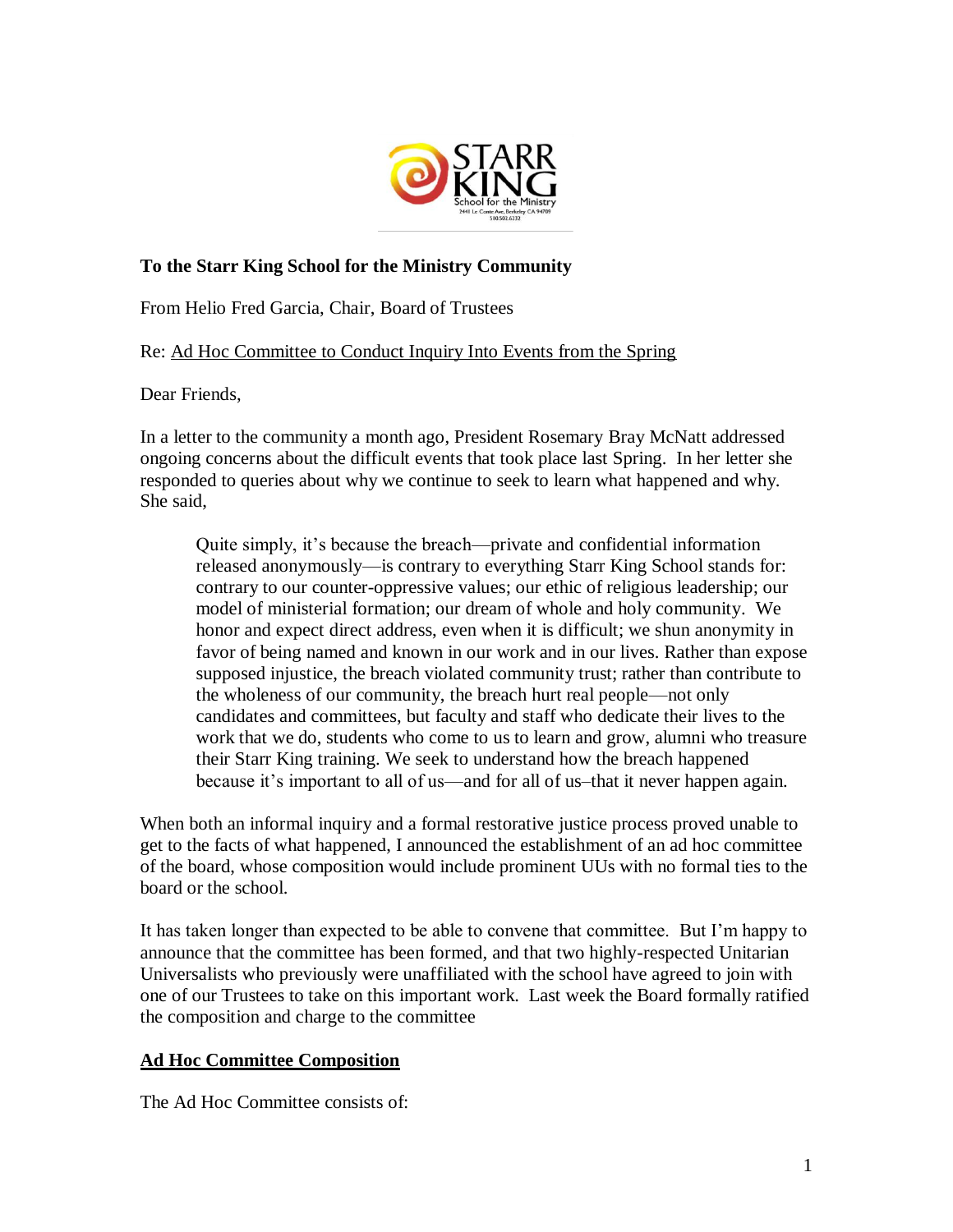- $\triangleright$  Mr. Barb Greve
- Mr. Larry Ladd
- $\triangleright$  Rev. Emily Gage

**Barb Greve** is a member of the Starr King School for the Ministry Board of Trustees. He earned his Masters of Divinity at Starr King in 2007 and was awarded Master level Credentialed Religious Educator in 2011. He currently serves as the developmental director of lifespan religious education to the Mount Diablo Unitarian Universalist Church in Walnut Creek, CA. Barb has served as an interim director of religious education to congregations in Atlanta, GA; Newton, MA and Hamden, CT. Barb is the co-founder of TRUUsT (Transgender Religious professional Unitarian Universalists Together), a tri-founder of the Guild of Interim Religious Educators (GIRE) and a past president of the North Atlantic Regional Liberal Religious Educators Association Chapter.

Barb will serve as administrative chair, acting as liaison between the committee and the board and administration.

**Larry Ladd** is the national director of the higher education practice of Grant Thornton LLP, an accounting and consulting firm, and has served many theological schools as clients. He has also served on accrediting teams, including for the Association of Theological Schools. He has served as UUA Financial Advisor since 2013 and from 1997 to 2005. Between his terms as Financial Advisor he served as board chair of the Meadville Lombard Theological School and chair of the UUA Nominating Committee. His wife, daughter, daughter-in-law, and son-in-law are all UU ministers. Previous professional positions include Director of Budget  $\&$  Financial Planning at Harvard University, CFO of the Woods Hole Oceanographic Institution, Dean of Administration at Tufts University, and Assistant to the President of Duke University.

Larry will serve as chair of the committee, convening the committee and guiding its work.

The Rev. Emily Gage is a life long Unitarian Universalist and has been Minister of Faith Development at Unity Temple Unitarian Universalist Congregation in Oak Park, IL since 2008. Prior to that, she was the minister at the Universalist Unitarian Church of Joliet, IL, from 1997-2008. Emily was the UUMA (Unitarian Universalist Minister's Association) Representative on the Ministerial Fellowship Committee from 2006-2011, as both panel chair and a member of the executive committee. For eight years (1999-2007), Emily served on the Central Midwest District Board, the last five as president. A 1997 graduate of Harvard Divinity School, Emily served during her time there as president of HUUMS (Harvard Unitarian Universalist Ministry for Students). She is married to Karen McMillin, and they have a son, Paul.

## **Charge to the Committee**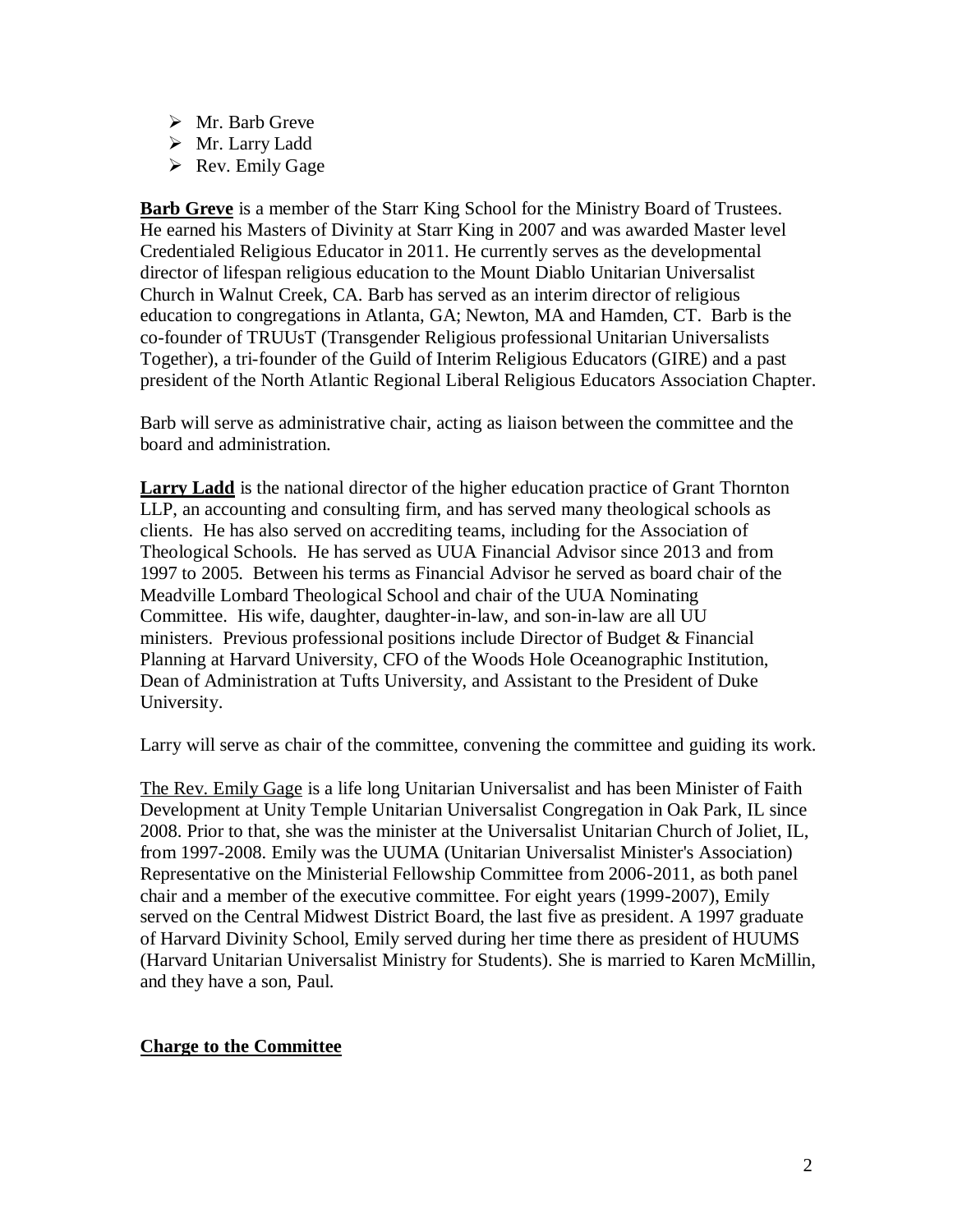The board has charged the committee to inquire into what happened and to report, both to the board and publicly, what it should learn. The formal charge is:

The ad hoc committee shall endeavor to determine the facts regarding the breach of privileged confidential information that arose at the end of the presidential search process, including:

- $\triangleright$  How the privileged confidential documents come to be in students<sup>1</sup> possession (e.g., leak, hack, innocent transmission, etc.)
- $\triangleright$  What the students who originally came into possession of the documents did with them and why.
- $\triangleright$  The identity of Strapped Student and how that person or persons came to distribute the confidential documents widely.

The committee may inquire of any individual who might have been involved, including current or former members of:

- $\triangleright$  The search committee
- $\triangleright$  Faculty
- $\triangleright$  Staff and Administration
- $\triangleright$  Student body
- > Board
- $\triangleright$  Any others.

The committee shall be assisted by the school's legal counsel and investigators retained by counsel; the committee shall also have access to all paperwork in the school<sup>1</sup>s and board<sup>1</sup>s possession.

The committee shall determine the facts and report to the Board its findings within 60 days of convening. The Board shall then act based on the committee<sup>1</sup>s findings. The committee shall also publish its findings (with appropriate protections) to the broader Starr King community

Not within scope of the committee<sup>1</sup>s work would be the presidential search itself or the environment of mistrust at the school at the time (other processes have dealt with and are dealing with those topics).

The committee's work shall be considered attorney-client work product and protected by attorney-client privilege. Except within the public report the committee would issue, all materials, discussions, findings, and other information about the matters in question would be held in strictest confidence, and shared only with the board, the school president, counsel, and others directed by the board chair, counsel, and the school president.